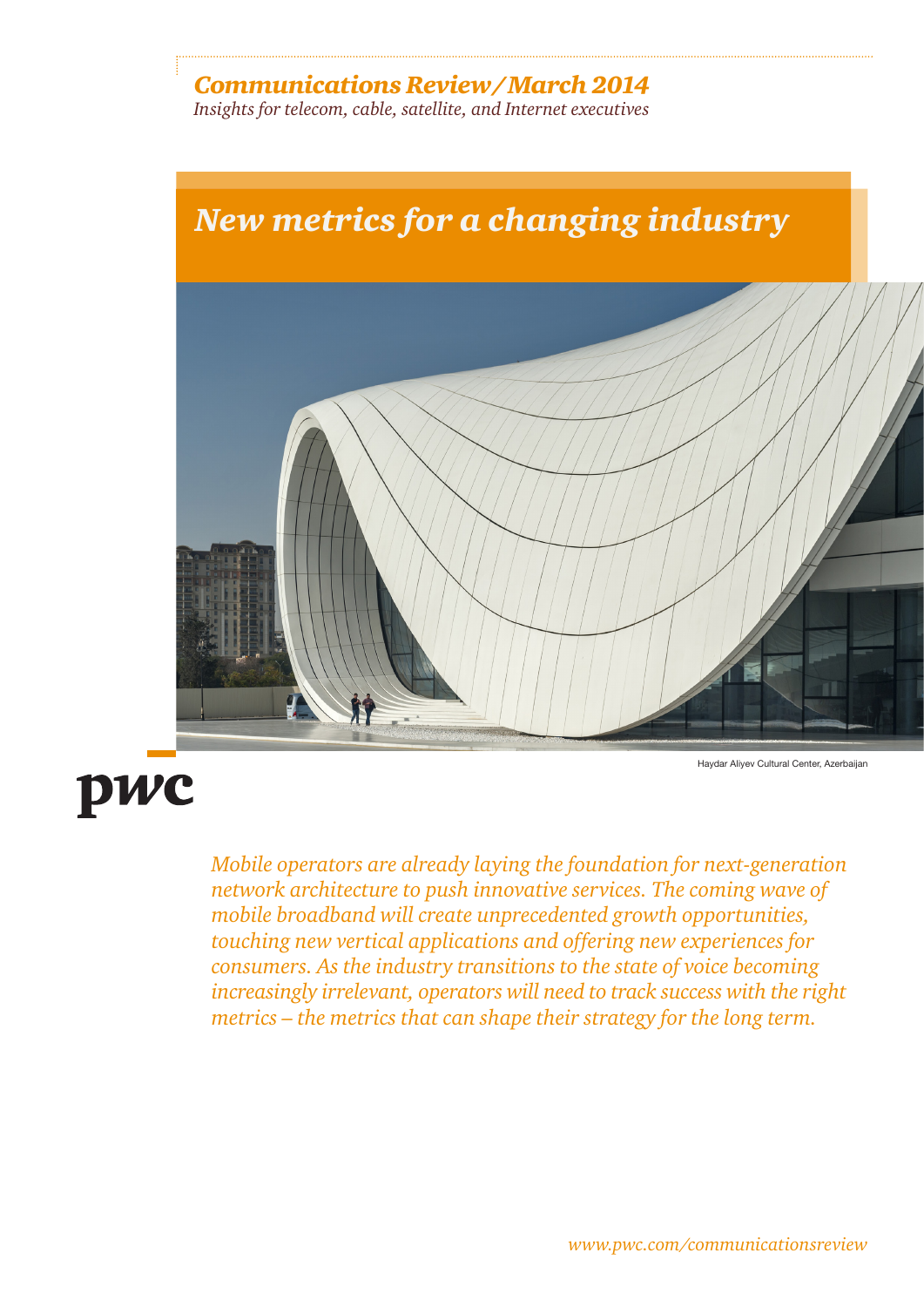

Source: Cisco Virtual Networking Index 2013; IDC Worldwide Quarterly Mobile Phone Tracker, November 26, 2013.

The mobile industry is in the midst of a major paradigm shift. Customers are demanding voice services less and data services more, and the transition appears rapid. Smartphone sales are on the rise with global sales expected to increase from 1 billion in 2013 to  $1.7$  billion<sup>1</sup> in 2017 growing at 18.4% CAGR. It is projected that 15% of the

smartphone sales in 2013 were due to new subscribers but by 2017 it will be less than 5%. The demand for the data network is growing as well; 20 exabyte of data transferred in 2013 is set to explode to 132 exabyte of data in 2017 at 66% CAGR<sup>2</sup>. Those trends (see Figure 1) suggest that the wireless industry – viewed purely from the

perspective of the subscriber base – is stagnating but that the demand for smart devices and data network usage are rising significantly.

When mobile services were launched, voice was the primary service offered. Per-user metrics, such as average revenue per user (ARPU), churn rates, and net additions, have existed since the beginning. A per-user view of an operator's customer base was relevant when voice was the main service and when each customer owned a single mobile device. Mobile services have been evolving, and now customers own multiple types of smart devices (phones, tablets) and use a variety of services (see Figure 2). Without the full picture of how their customers use their devices and services, operators can't rely on per-user metrics as a measure of their success in meeting business goals.

As new industry trends emerge – such as enterprise mobility, machine-tomachine (M2M) communication, vertical applications, etc – operators must consider new business and operational metrics. They need to capture critical information about



#### **Voice centric to data centric mobile device users**

— The utility of the mobile device has expanded from making phone calls to an experience where voice is merely an application.

— User experience and customer behaviour must be top of mind of mobile operators as we transition from voice to a data centric world.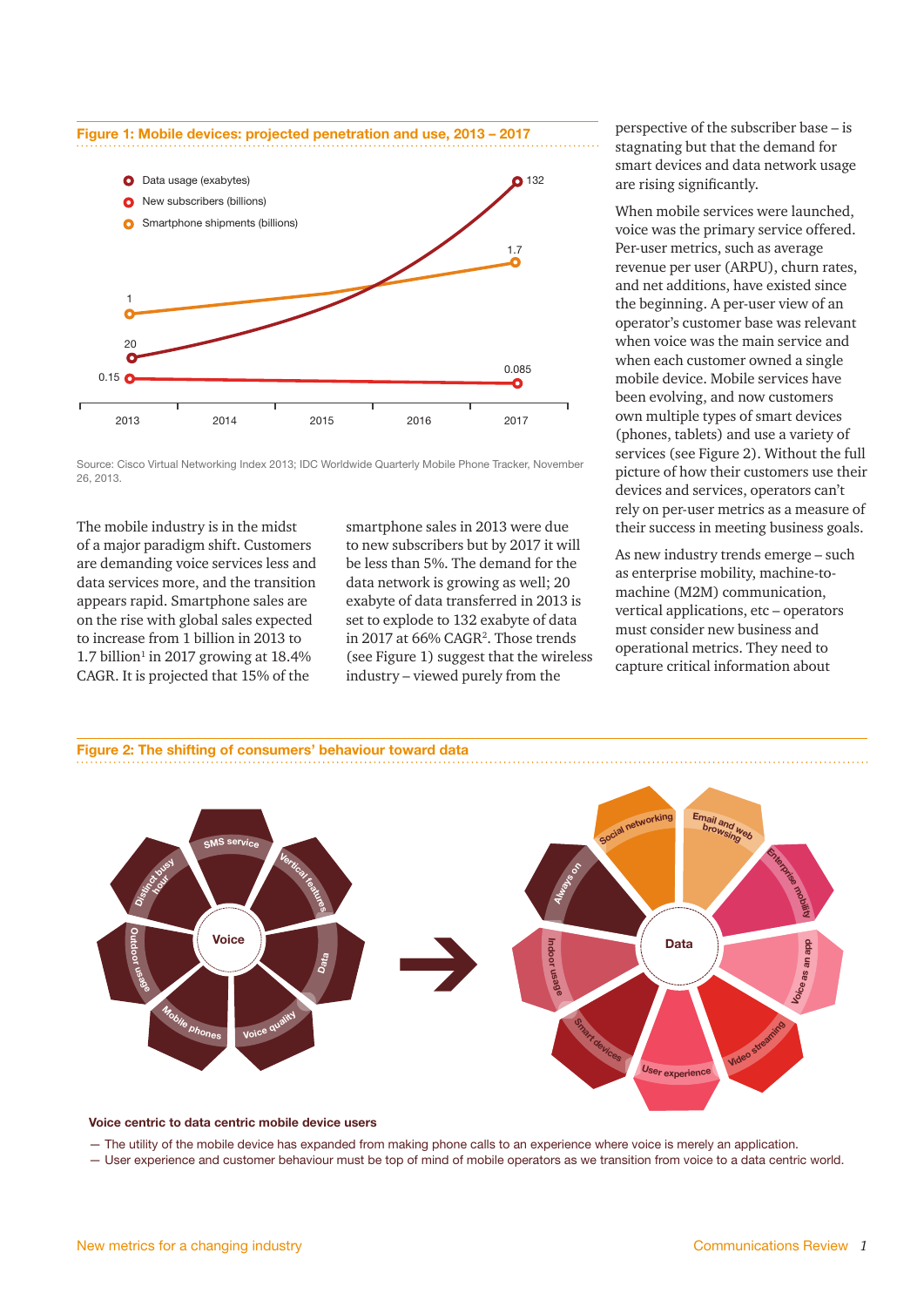|                                | <b>Voice only</b>                                                       | Voice & data                                                                    | Data only (voice as an app)                                                                       |  |
|--------------------------------|-------------------------------------------------------------------------|---------------------------------------------------------------------------------|---------------------------------------------------------------------------------------------------|--|
| <b>Customer</b><br>acquisition | Market share<br>Net adds<br>Churn rates<br>Segments: prepaid/postpaid   | Smartphone penetration %<br>3G vs. 4G %                                         | User experience score (UES)<br>Segments: enterprise vs. retail<br>Number of devices owned         |  |
| <b>Service</b><br>delivery     | Network coverage<br>Roaming coverage<br>Voice quality<br>Call drop rate | Data coverage % of voice<br>Data roaming coverage<br>Data throughput<br>Latency | QoS per application<br>Quality of coverage (speed, accessibility)<br><b>Quality of experience</b> |  |
| <b>Business</b><br>results     | <b>Voice ARPU</b><br>Postpaid/prepaid<br>subscriber number              | Data ARPU<br>Blended ARPU (data + voice)<br>ARPA (per account)                  | Revenue per application<br>Cost per bit                                                           |  |

**Current metrics Future metrics Future metrics** 

what their customers value so they can decide strategically how to invest their capital. And operators must monitor the relevant business metrics if they want to keep up with their customers' changing demands.

In this article, we aim to introduce a new segmentation model and to explore usage-based metrics, which, when used together, can give operators valuable insights for positioning themselves as service innovators.

## *Making the case for new metrics*

Advancements in mobile broadband technology let operators offer a range of wireless services on their networks. This has forced a shift in customers' behaviour as well, and more demand for data applications has resulted. But the metrics used to measure business profitability and service quality have remained unchanged. In Figure 3, we illustrate the evolution of wireless services as three phases: voice only, voice + data, and data only with voice as an application. To get a full perspective of the impact of metrics, we've considered three areas of an operator's business: customer acquisition, service delivery, and business results.

When voice was the primary service offered and each user had a single device, a per-user view was enough for operators to measure profitability and customer loyalty. The customer base was segmented primarily on the basis of subscribing to prepaid or to postpaid plans. When data networks were launched, operators focused on moving more of their customers to data plans and started measuring profitability based on data as opposed to voice ARPUs. But service quality still remained more at the network level than at the application level.

As the market for voice services becomes increasingly irrelevant, new metrics are needed to evaluate every aspect of an operator's business, from acquiring customers to everyday operations.

#### Customer acquisition

In a world focused on data, what consumers demand will vary based on the services offered and so will how they expect to experience the services. Adding a per-usage perspective to segment the customer base will help operators determine customer demand. Operators also will be able to provide high-quality service based on applications customers commonly use as well as to identify other services they potentially can sell to customers.

Typically, operators have used their customer count and their service penetration by quarterly net additions to identify their market share. When they launch a new service, such as 3G/4G data, operators closely monitor its rate of adoption. But emerging trends – such as connected devices, M2M communication and enterprise mobility – are becoming an integral part of an operator's service portfolio.

Specifically, for enterprise mobility applications, according to Ovum, the penetration of wireless data among business users will reach 80% by 2015. Mobility has become an IT function and will dictate its own policies and rules. Operators around the world are developing platforms and fostering alliances with industry partners to build an ecosystem through which to introduce new services. And that will require a shift in operators' business models – from pure connectivity revenues towards transaction fees, vertical applications and even revenue sharing. So the metrics will need to evolve and will have to be different, for example, for enterprise and for retail customers based on their usage trends.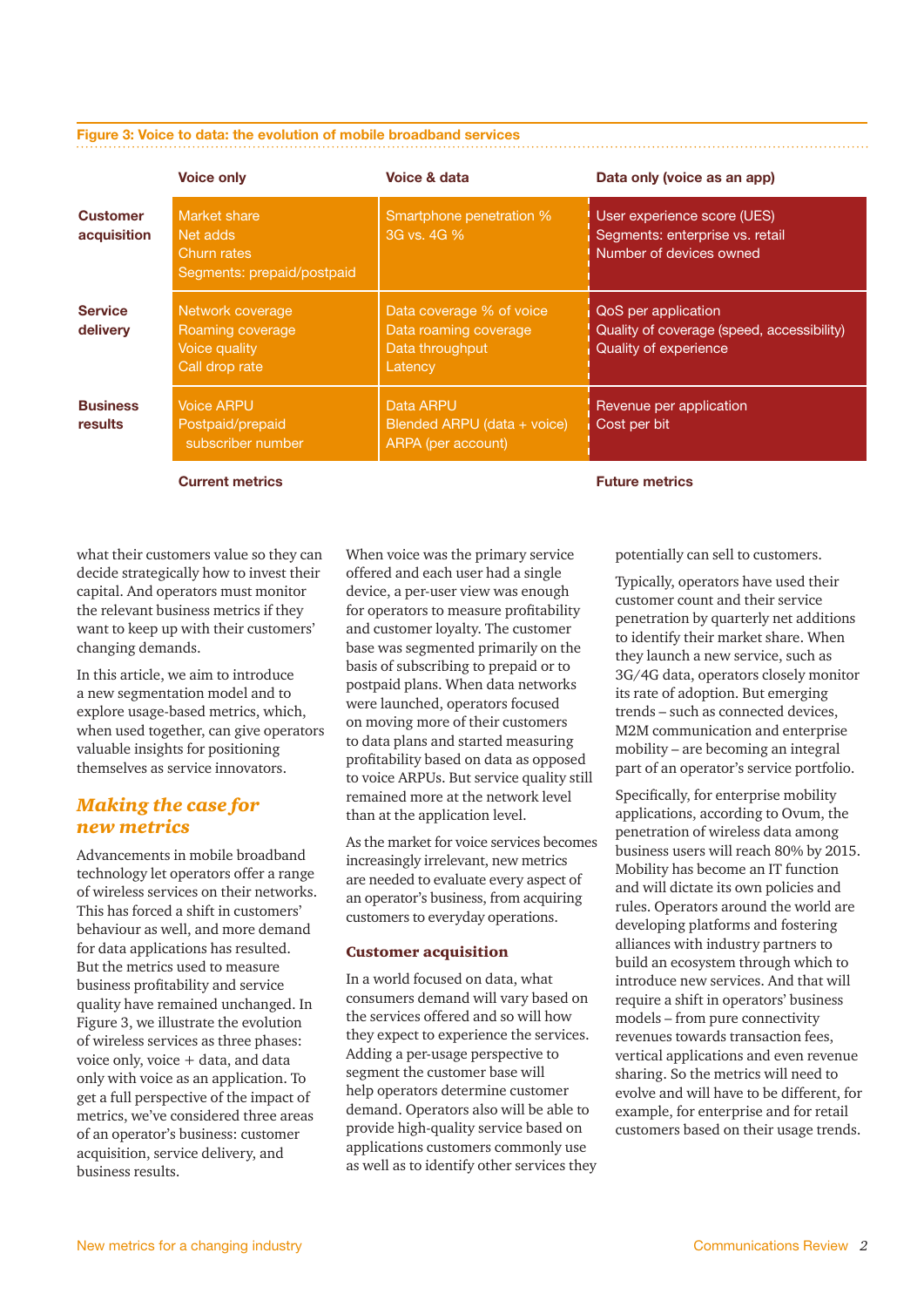#### Service delivery

The quality of a mobile network has always been measured at the network level. Such metrics as voice quality, data throughput or dropped-call rate have been aggregated and reported for the entire network. That works fine when the number and types of services being offered are limited and the service quality customers want is comparable. But in the present world, customers are accessing multiple applications with varying quality-ofservice demands. Before 4G networks, voice services and data services were delineated clearly. But with the introduction of voice over LTE (VoLTE), voice and data will be identical from a network point of view. Hence the need to measure quality of service by the application and by the type of service.

#### Business results

Operators typically have tracked their profitability by the metric ARPU, which is a monthly measure of revenues attributable to designated services on a per-user basis. They've used various flavours of ARPU – data vs. voice and postpaid vs. prepaid – based on the designated service and the customer segment.

But the emergence of prepaid and shared data plans has enforced a different business relationship between the user and the operator. Shared data plans include multiple devices, and that's made subscriber growth challenging to track. Each device may have its own data plan and pricing model. The preference of the individual data user remains hidden because the operator looks at the user as a single, discrete relationship. When the user no longer has the burden of a longterm relationship with the operator, the operator can't see the customer's usage patterns and mobility habits. The operator that focuses on data plans as a way to differentiate its services will find itself with diminishing returns.

When an operator has a onedimensional view of its customers, which is to make sure users are sticking to their allotted data 'buckets', selling them additional services as a way of increasing profitability gets more difficult. Data ARPUs, then, are becoming increasingly unreliable indicators of profitability. That's creating a need for a new way to capture the profitability of data services based on how the industry is positioned to evolve.

Because of the trend toward multiple devices per customer account, some operators are already beginning to measure revenues with a new metric, average revenue per account.

## *Transforming the measuring of success*

In a market dominated by data and smart devices, operators must segment their customer base beyond the current categories of prepaid and postpaid. They need to understand their customers'usage patterns and user experience expectations for different applications and look beyond the network and user level for a reliable means of measuring success. Here we introduce a new approach to segmenting the current customer base and a few new metrics that can help operators measure the relevant success factors.

#### Customer acquisition

When a single user owns multiple devices and accesses multiple services, that customer's loyalty will need to be viewed across all of them. Operators may need to tailor their offerings based on each device type and make sure the user's experience is consistent among all the devices. Metrics such as content per device and M2M connections per user can give information about what type of content users are watching on their devices and whether there's an opportunity to sell them more services. If more devices of the customer's are connected through the operator's network, loyalty increases and the operator can manage the user's experience better.

Operators haven't distinguished their retail customers from their enterprise customers even though the quality of service expected varies widely between the two. The customer pool traditionally has been segmented based on price plans but not on the 'type' of customer. Given the trends of enterprise mobility and vertical applications, by segmenting the customer base as corporate or retail an operator can get a better understanding of the quality expected and can then plan network upgrades accordingly.

We suggest developing a segmentation model that characterises customers on usage-specific factors beyond the traditional postpaid and prepaid user segments. To define a user-experience score, factors to consider include the user's location, subscriber's age group, price sensitivity, and the applications used frequently. Network operators can then construct a well-planned strategy to optimise their networks and tighten capital spending, based on the regional user-experience score, while giving customers the best experience. The influence of each factor is shown below:

**Location.** Understanding what customers expect at the specific locations where they access data services is critical. That's because data has a visual aspect, as opposed to voice, where there's no need to see the device screen. Location can be divided into urban, suburban, and rural. And users behave differently when using data indoors compared to outdoors for each of the categories. The probability of accessing data services is greater in an indoor than an outdoor setting. The types of applications and the level of service quality expected vary vastly between locations. For example, a user on Wall Street expects different service from the network than does a user in a suburban area.

**Age group.** Subscribers can be segmented by generations into baby boomers, Gen Xers or Gen Yers and millennials. Analysing those age groups' patterns of use by region can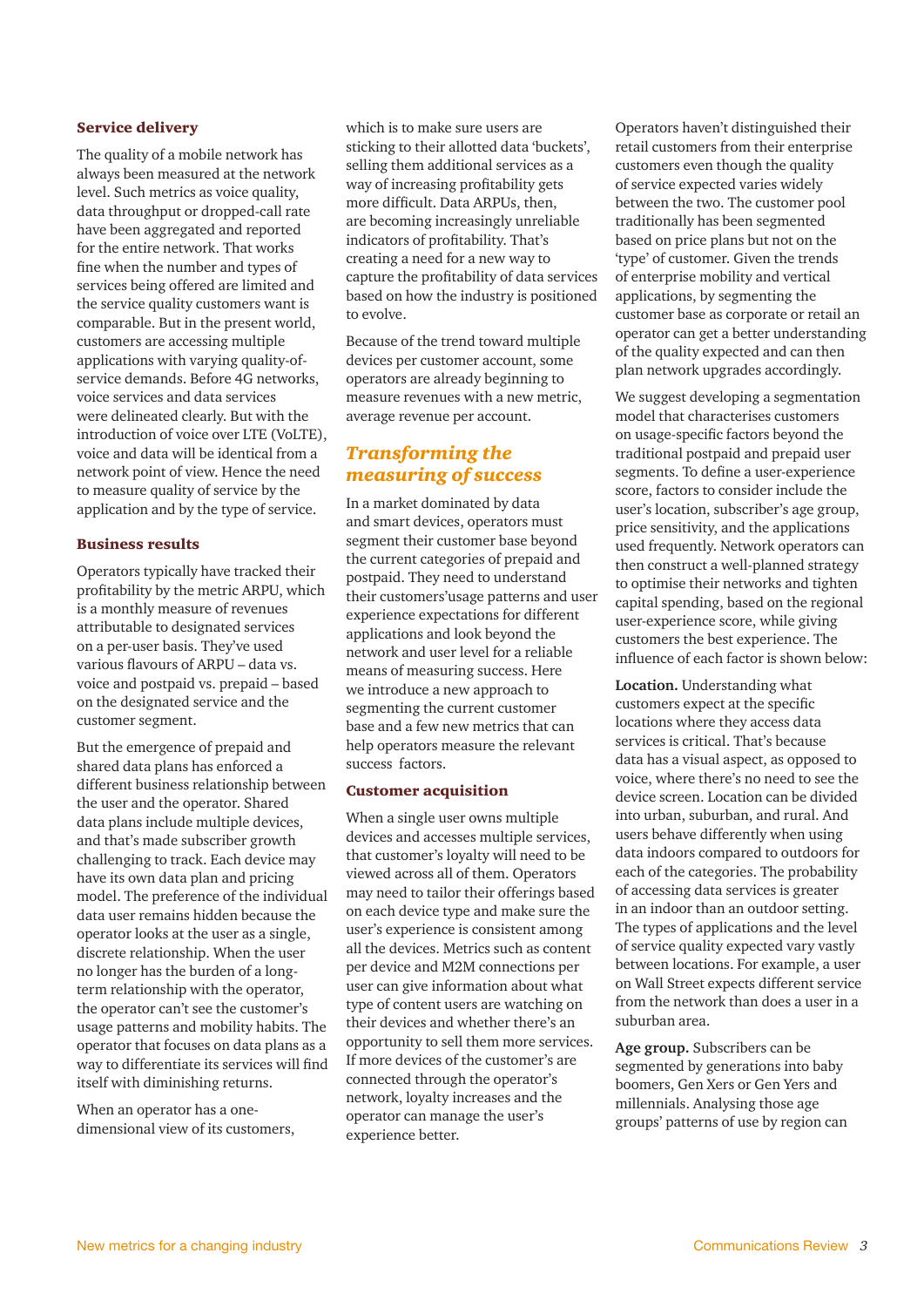*In a market dominated by data and smart devices, operators must segment their customer base beyond the current categories of prepaid and postpaid. They need to understand their customers' usage patterns and user experience expectations for different applications and look beyond the network and user level for a reliable means of measuring success.*

give an operator good insights into the quality of service the network must deliver to address the demand of the most prominent age group in that region; price-plan specials to offer in the region; and where to aim to sell customers age-appropriate services.

**Price sensitivity.** Network operators must understand the spending power of their customer base. Subscribers can be classified as either budget, casual, or high spenders. Users' spending power and experience expectations are strongly correlated and can create loyalty. For example, if a network operator discovers that the majority of its subscribers in a specific

region are enterprise customers, then the operator knows it has to meet expectations of high-quality service and highly secure connections. If an operator finds that the majority of users in another region are buying budget plans, it may have less stringent performance and security requirements to meet.

**Usage pattern.** Customers access and use network capacity based on what interests them and what they need. Some users may make voice calls on the regular phone and use data minimally. Checking emails and browsing the Internet can be considered the behaviour of light,

casual users. Subscribers who indulge in social networking, accessing the network frequently, can be considered medium-capacity users. Those who stream videos and movies and use overthe-top applications can be considered heavy users.

Determining a user-experience score and aggregating it at a regional level will give wireless operators insights for tuning their networks to meet the demand in the region as well as identifying services to sell to the targeted customer base. We've highlighted some potential user-experience scores and their implications for operators in Figure 4.

**Figure 4: User-experience scores and how operators can use them**

| <b>Examples</b>              |  |                          |                                                                       | 2                                                            | 3                                                                       |
|------------------------------|--|--------------------------|-----------------------------------------------------------------------|--------------------------------------------------------------|-------------------------------------------------------------------------|
| Customer characteristics     |  | Location                 | Rural                                                                 | Suburban                                                     | Dense urban                                                             |
|                              |  | Age group                | Baby boomers                                                          | Baby boomers, millenials                                     | Gen X                                                                   |
|                              |  | <b>Price sensitivity</b> | High                                                                  | Medium to high                                               | Low                                                                     |
|                              |  | <b>Usage pattern</b>     | Voice, general browsing                                               | Social network, browsing,<br>email, instant messaging        | Enterprise applications,<br>file sharing, secure<br>transactions, email |
| <b>User Experience Score</b> |  |                          | Low                                                                   | <b>Medium</b>                                                | <b>High</b>                                                             |
| Implications                 |  | <b>Network</b>           | QoS not critical, room to<br>reduce network spend                     | Ensure QoS per application<br>meets the minimum<br>threshold | Maximum QoS per<br>application                                          |
|                              |  | <b>Operator budget</b>   | Low capex, Low opex                                                   | Medium capex, Low opex                                       | High capex, High opex                                                   |
|                              |  | <b>Trends</b>            | Legacy user, cost per<br>bit could be high due to<br>low data traffic | Upsell vertical services and<br>applications                 | Use WiFi, small cells, upsell<br>network resources boost                |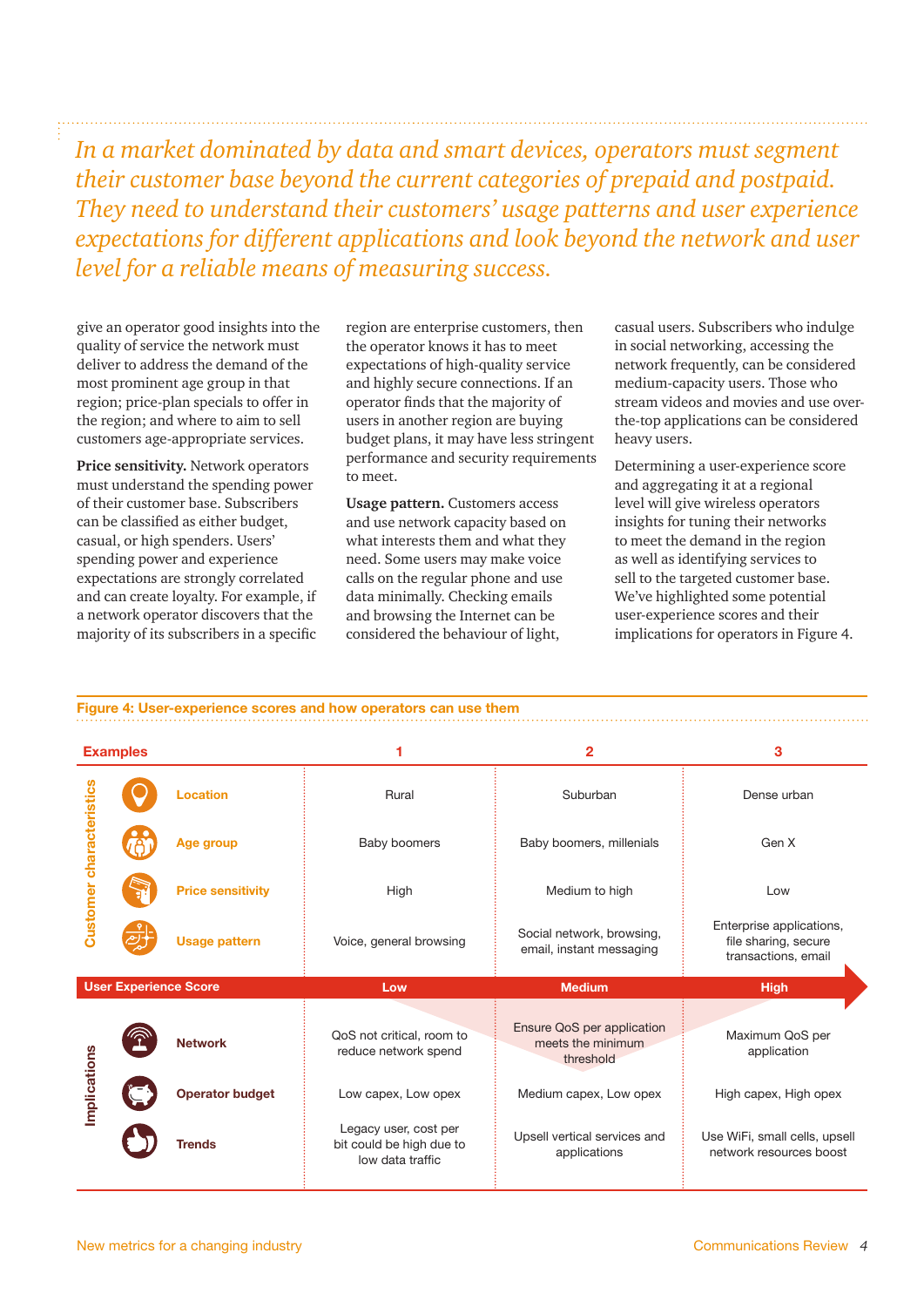# *As markets mature globally, we see strategies based on price and value continuing to be less effective and quality of service emerging as a differentiating factor for operators.*

#### Service delivery

As markets mature globally, we see strategies based on price and value continuing to be less effective and quality of service emerging as a differentiating factor for operators. Historically, operators have measured the health of their network at an aggregate level, publishing such key performance indicators as their dropped-call rate or packet-loss rate at the network level. They've spent a lot of effort making sure all the network elements and the interfaces perform well, which has meant measuring hundreds of performance indicators at various points of the network architecture. But that effort hasn't always translated to improving users' perceptions of the network since many indicators of the network's performance don't have the same impact on a type of service.

Such performance monitoring worked well when voice was the primary service offered and the number of data applications was limited. But in the current world of data, operators need to establish an intelligent link between performance indicators from network elements to performance at the application level. The approach can involve measuring three levels of key performance indicators:

- 1. **Network-performance indicators**  will give a solid understanding of the network's health from a technology point of view, such as service availability, available bandwidth, and reliability.
- 2. **Quality-of-application indicators**  will give an understanding of health at the application level, such as the rate of success for users accessing the Internet, streaming throughput (bit/sec), and P2P bit rate.

3. **Quality of overall experience**  will measure the total end-user perception of the network by linking the network's performance with application-level quality. An operator can make strategic decisions for its business by identifying services popular with its customers and what content they're consuming, the total cost of delivering such services, and the revenue posted.

Understanding which indicators of network performance directly influence the quality of applications and the overall experience for customers is crucial. Otherwise, operators spend unnecessary time and effort on troubleshooting problems and have minimal impact on the quality of service they give customers.

The deployment of LTE will offer operators greater control of service quality. The standards body 3rd Generation Partnership Project (3GPP) has developed a comprehensive suite of functions – quality of service, charging, and policy management – to help operators differentiate themselves through service. The functions will let operators define pre-set rules for allocating resources based on individual applications such as email, browsing, voice, video, P2P, gaming, and streaming. The quality of service users expect varies by service type, so operators need the right strategies to positively affect how users perceive quality. It's essential to understand those indicators and dimension the network accordingly.

#### Business results

Heavy price competition, growth of the prepaid segment, and varied customer consumption patterns are placing intense pressure on an operator's

profitability. With ARPU becoming increasingly irrelevant, operators can track cost per bit and revenue per application to measure the profitability of their offerings. Cost per bit can help in comparing costs across various technologies or the operation itself and in understanding the implications of spending on base stations, backhaul, and access technologies.

With the continuing adoption of LTE technology and the availability of a wide range of applications, the underlying bit carrying the information gains a lot of significance for the operator. A bit used for browsing on the Internet shouldn't be treated the same as that for streaming music. Both the required quality of service and, more important, the users' perceptions of what they experience differ vastly for those two applications. The cost of delivering the services varies too, as operators are trying to identify the most cost-effective solution for coping with high data usage.

The typical costs for mobile broadband are the network operating expenditures (opex) and capital expenditures (capex). Non-network costs will be related to terminal subsidies, marketing, customer acquisition, care, and other IT services. When calculating cost per bit, an operator may or may not consider the cost of acquiring and building the site, depending on when the cell site was launched. Radio equipment, transport, and the core network make up the rest of the capex costs of a cell site but – relatively – they're not that high. The opex component of a cell site includes site rental, network software and hardware maintenance, power consumption, and backhaul leasing. Because mobile networks have a higher opex than capex, lowering the network opex is essential.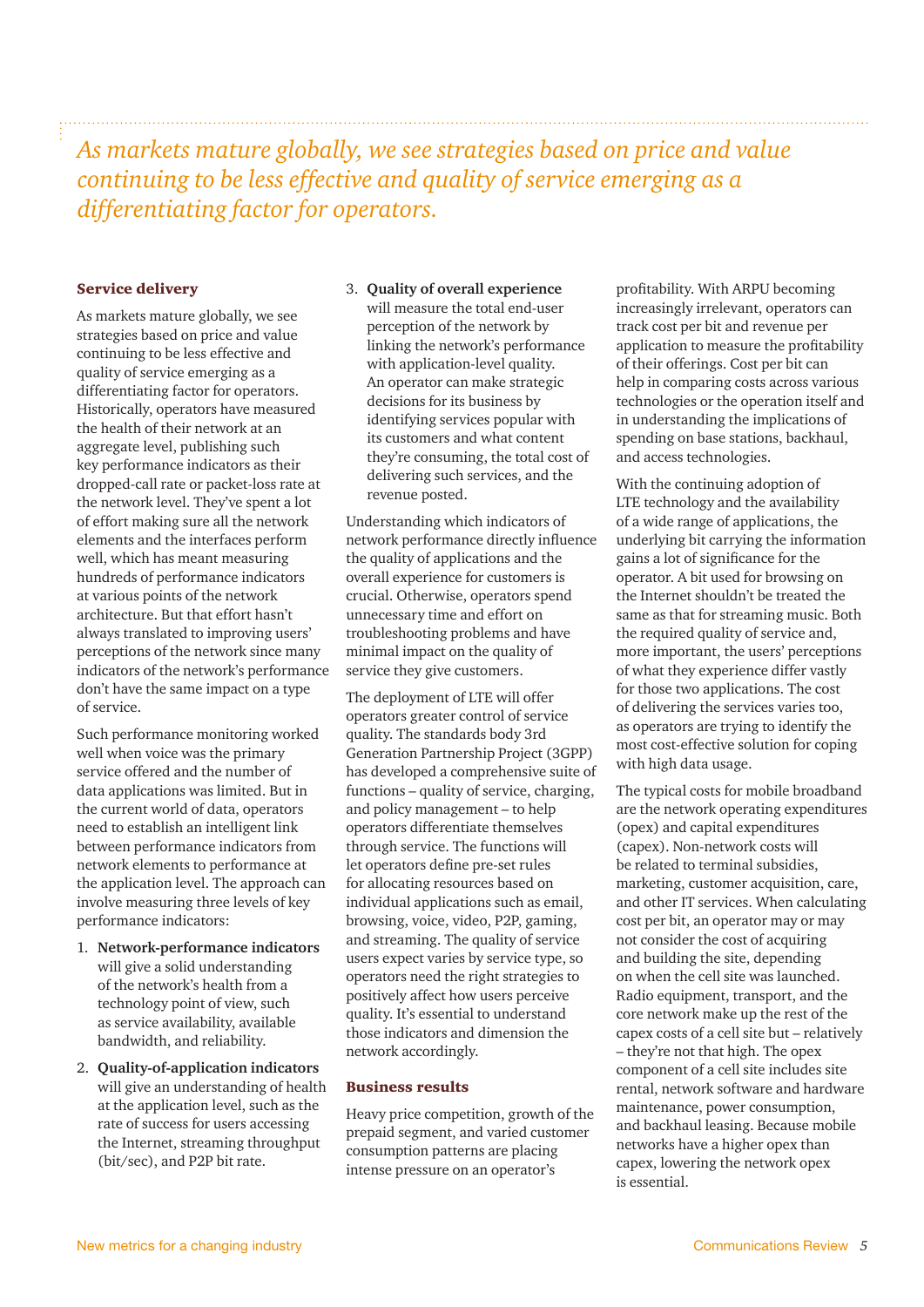*With the continuing adoption of LTE technology and the availability of a wide range of applications, the underlying bit carrying the information gains a lot of significance for the operator.* 

Cost-per-bit calculations may vary for a variety of reasons, but primarily because of traffic distribution and geographical location. An urban site with heavy traffic and overlapping coverage will have a lower cost per bit compared to a rural site that has to cover a larger area. As subscriber count and traffic increase, cost per bit goes down since the overall costs are shared by more subscribers. Costs can be high when a new technology, such as LTE, is launched and network use is low, or when capacity is expanded, through either spectrum or radio additions to a highly loaded cell site.

Having high spectral efficiency compared to HSPA networks, LTE can play a pivotal role in reducing the cost per bit of delivering data services. A flat architecture with fewer interfaces and an all-IP backhaul reduce the cost of network maintenance. Given the dependency on traffic and location, calculating the cost of delivering services at every cell site may be challenging. Still, this metric can help operators explore various options for upgrading the network and improving its capacity.

Once operators narrow down the cost per bit per application, they can focus on how to deliver services based on customers' profiles and tolerance for service quality. Ultimately, they'll need to make sure they get the most revenue per application or per use while they keep costs low. This can increase profitability – at the same time, giving customers the most relevant services – and gain for the company a measure of success in introducing new, innovative technology.

## *Taking action: redesigning the business model*

Mobile operators around the world are investing heavily in their networks to bring the latest technologies to their customers. They're viewing their networks as a platform that can support a multitude of applications and can foster innovation. The items highlighted in this paper are not easy to substantiate and will require operators to redesign their existing operating model. We suggest approaching the task in three phases:

- 1. **Assess the current metrics and identify future needs.** In a competitive wireless marketplace, operators can survive only by giving customers their best value proposition. That means innovating. But for innovation to empower customers, operators need to have the right information to make informed decisions. As they venture into adjacent industries and start providing applications for M2M and enterprise mobility, operators need to know whether their existing indicators of success and profitability apply and are relevant to such new services. When creating their long-term vision, they need to remember the importance of identifying the metrics that can help them reach their strategic goals.
- 2. **Develop a road map for data and reporting.** Operators are already sitting on a wealth of customer data they can mine to get insights into users' behaviour. A big step in moving towards new metrics would be to deploy the right set of support systems and track the

relevant performance indicators. Drawing on large volumes of data, big-data-analytics solutions can help operators achieve immediate results by inferring, discovering, and predicting key performance indicators, actions, and recommendations. Operators will need to gather data from various sources – such as location call data records, performance statistics, CRM systems, and usage – into a single platform, making minimal changes to existing systems.

3. **Design governance and an operating model to act on new metrics**. Finally, to make these metrics operational means redesigning the current operating models because they're based on reactive, one-size-fits-all concepts. Consider the Customer Care organisation. They need to act as trusted advisors to customers, which means using the metrics highlighted here to track a customer's unique needs and offering multiple options for solving problems before they become issues. For Engineering and Field operations, tracking the quality of service at the application level and linking it to how the network is performing can make sure network issues that directly affect what customers experience are addressed. From a marketing and business development perspective, knowing the usage patterns of customers can help identify the most sought-after services and can present a lot of opportunities to sell additional services. In developing the corporate strategy, management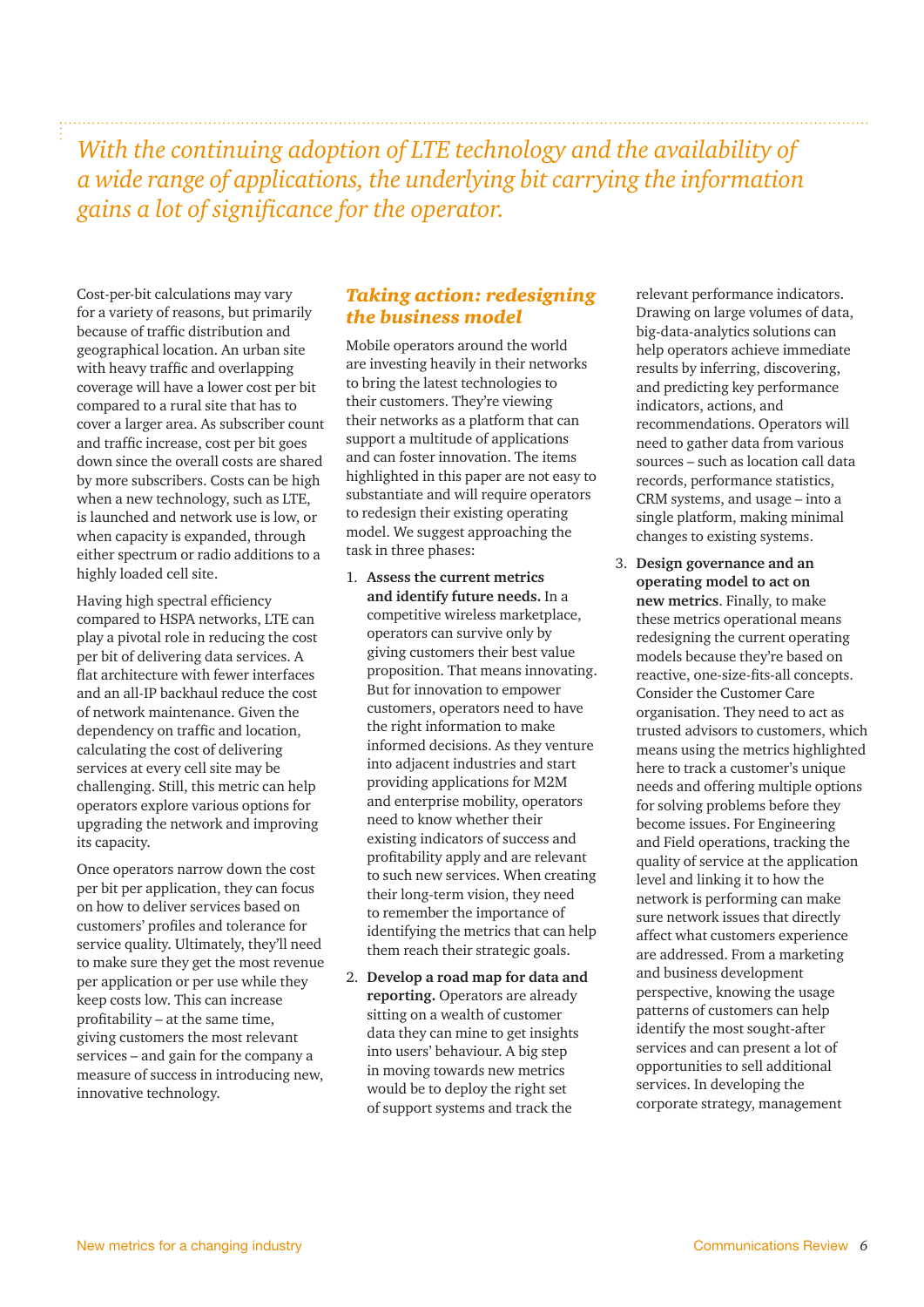can ensure profitability by providing the highest-quality service at the right cost to the right segment – and then can make strategic decisions about network spending. Making these metrics readily available to relevant stakeholders will be important in realising the benefits.

The coming wave of mobile broadband will create unprecedented opportunities for operators to grow through new vertical applications and the new experiences available to consumers. Already, operators are working on their next-generation network architecture as a means of

pushing innovative services, but they need new metrics as well. To track their success, they need ways to measure customers' usage patterns and expected levels of service quality – measures that can shape the long-term strategy for differentiating a company. 

# *Footnotes*

- 1 IDC Worldwide Quarterly Mobile Phone Tracker, November 26, 2013.
- 2 Cisco Virtual Networking Index 2013.



**Srinivas Ranganna**





## **About the authors**

Srinivas Ranganna and Pranav Parekh are senior associates and Dan Hays is a principal in PwC US's Communications practice. For more information, contact Srinivas by phone at [1] 214 754 4879 or by email at srinivas.ranganna@us.pwc. com; or contact Pranav by phone at [1] 214 754 4827 or by email at pranav. parekh@us.pwc.com; or contact Dan by phone at [1] 202 756 1733 or by email at dan.hays@us.pwc.com.



**Dan Hays**